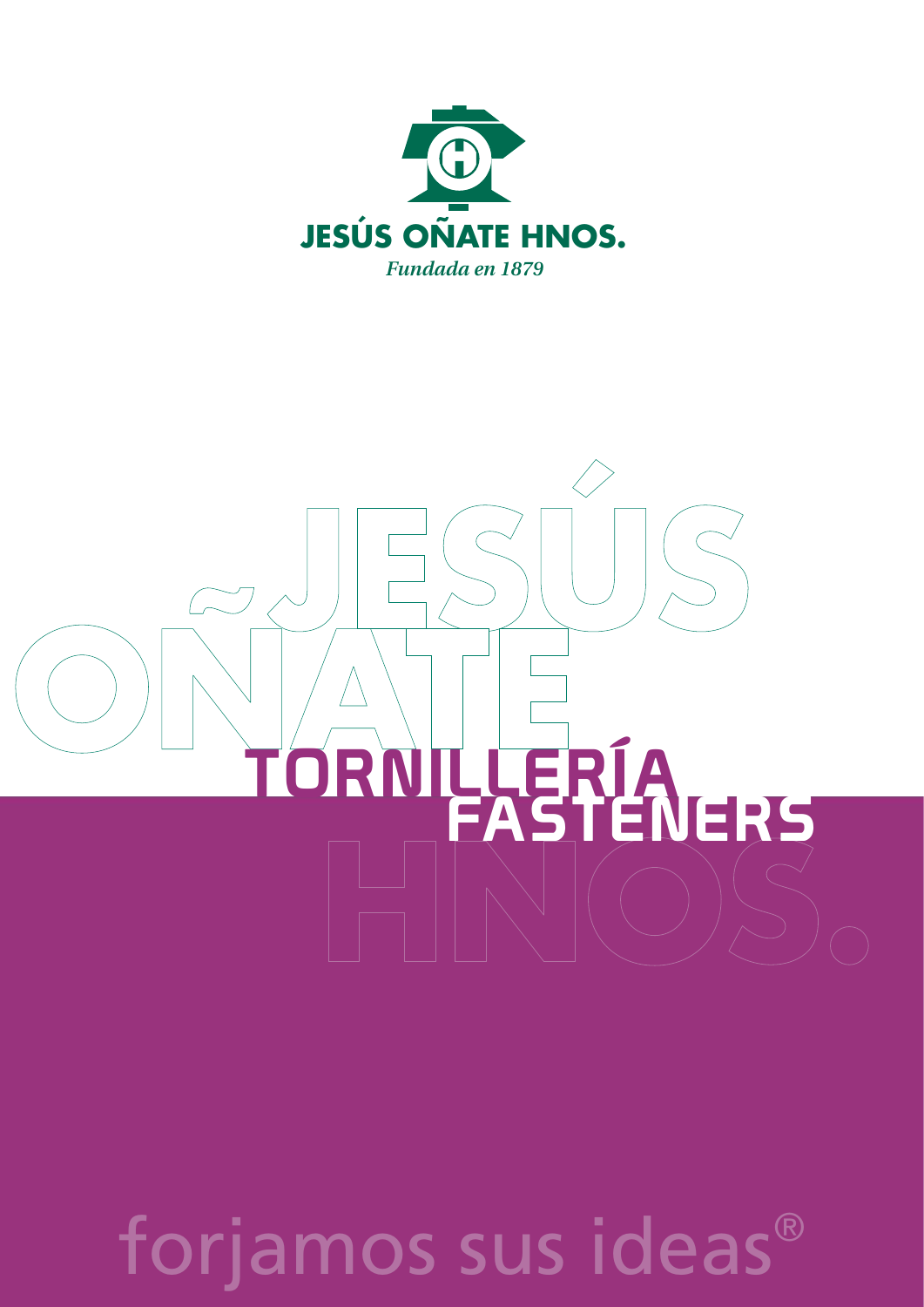

# Desde 1879, forjamos sus ideas® Since 1879, forging your ideas<sup>®</sup>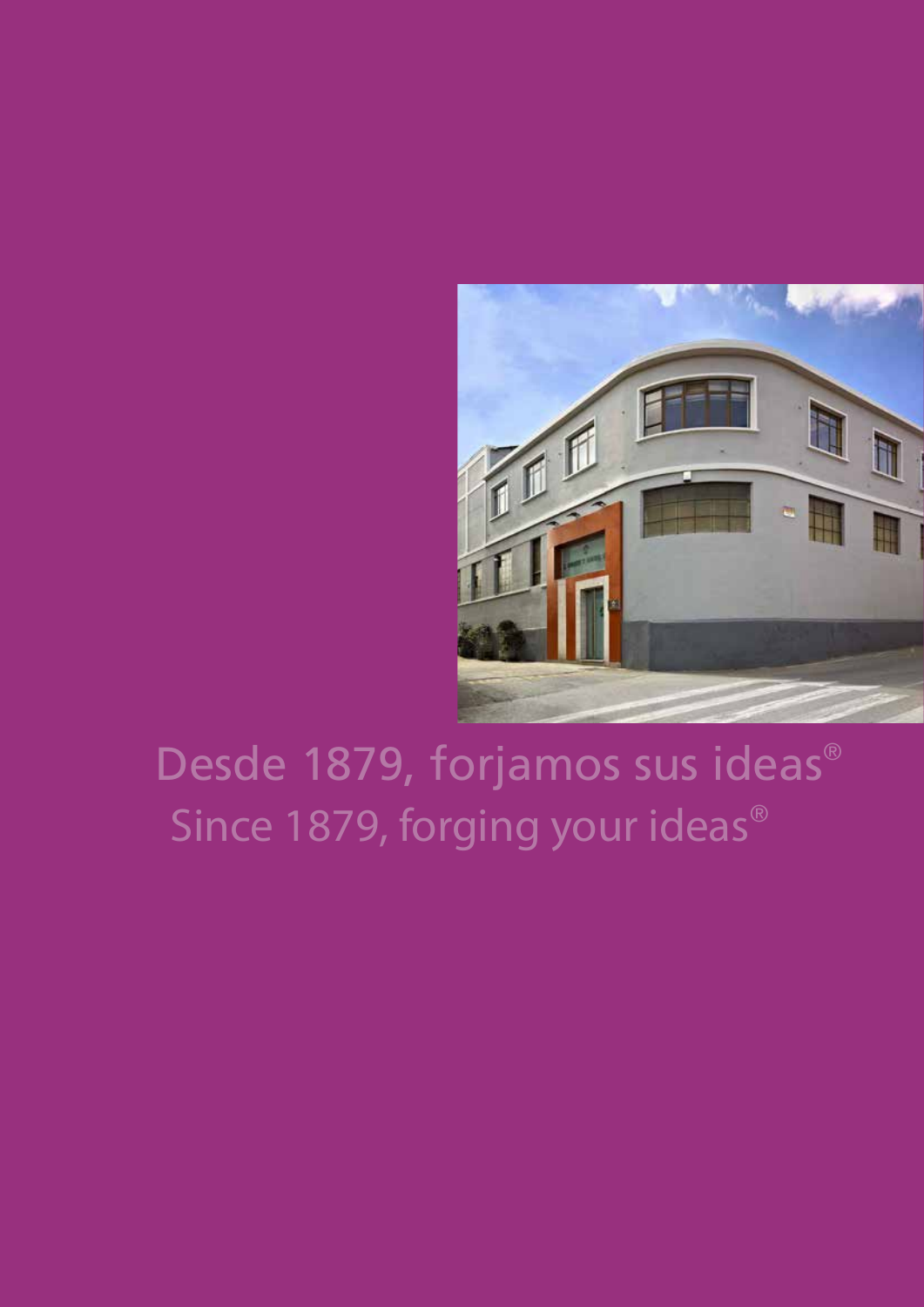## TORNILLERÍA

La Tornillería es un aspecto característico y fundamental de nuestra oferta. Se encuentra presente en multitud de estructuras, puentes, torres eléctricas y autovías, tanto en Europa como en el resto del mundo, teniendo como exponente más sobresaliente de esta presencia, el Museo Guggenheim de Bilbao, donde alrededor de 700.000 tornillos de alta resistencia (calidad 10.9) forjados por nuestra empresa dan plena garantía de su solidez.

### **FASTENERS**

Fasteners are a fundamental and characteristic aspect of our offer. It is present in many structures, bridges, electrical towers and highways, both in Europe and in the rest of the world, with the most outstanding exponent of this presence, being the Guggenheim Museum Bilbao, where around some 700.000 high strength fasteners (quality grade: 10.9) forged by our company are a complete guarantee of its solidity.

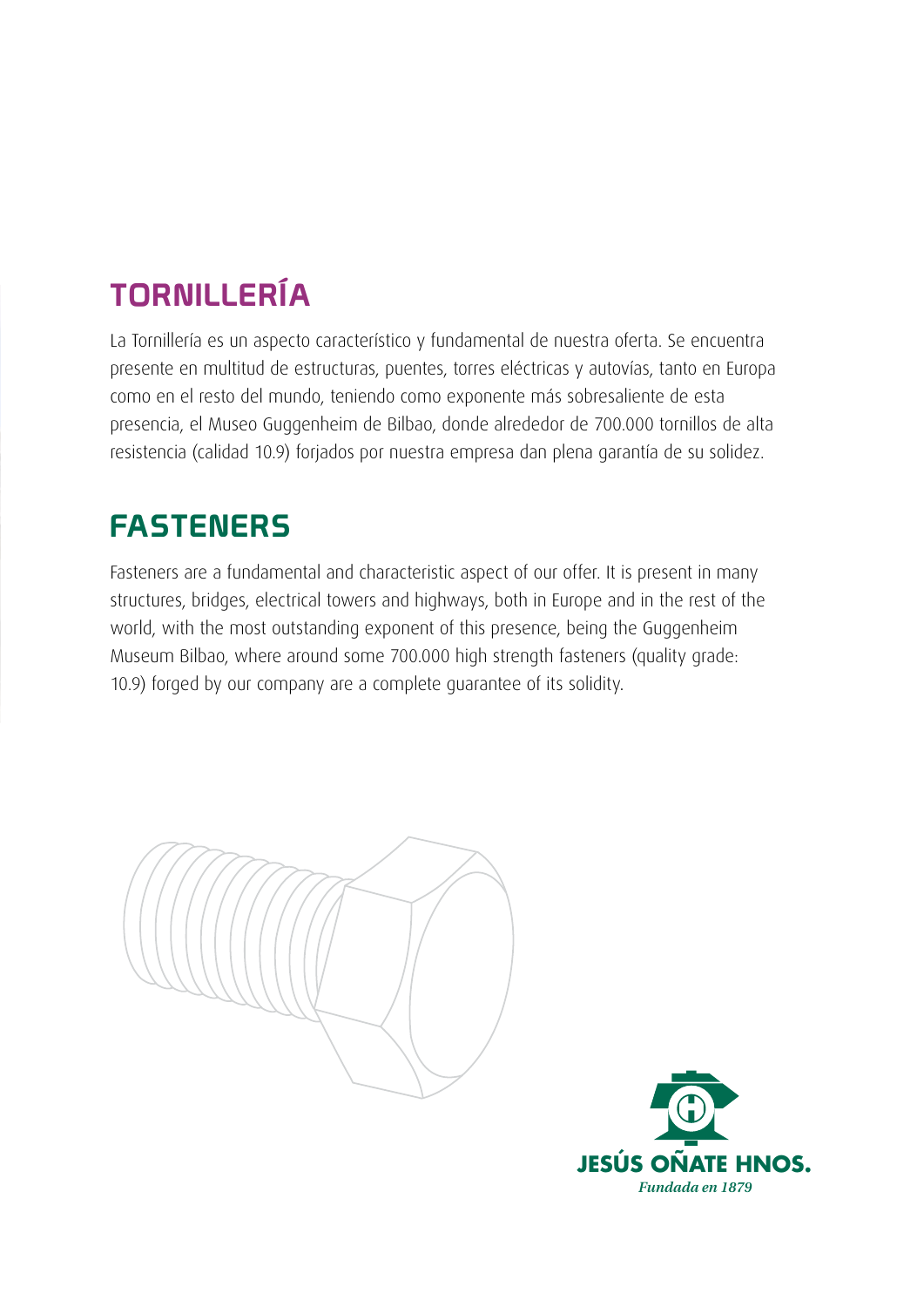

#### Electrificación

Subestaciones Torres de tendido eléctrico Herrajes eléctricos



#### Electrical industry

Electrical power substations Towers for the overhead power lines Hardware and accesories for power and dsitribution lines



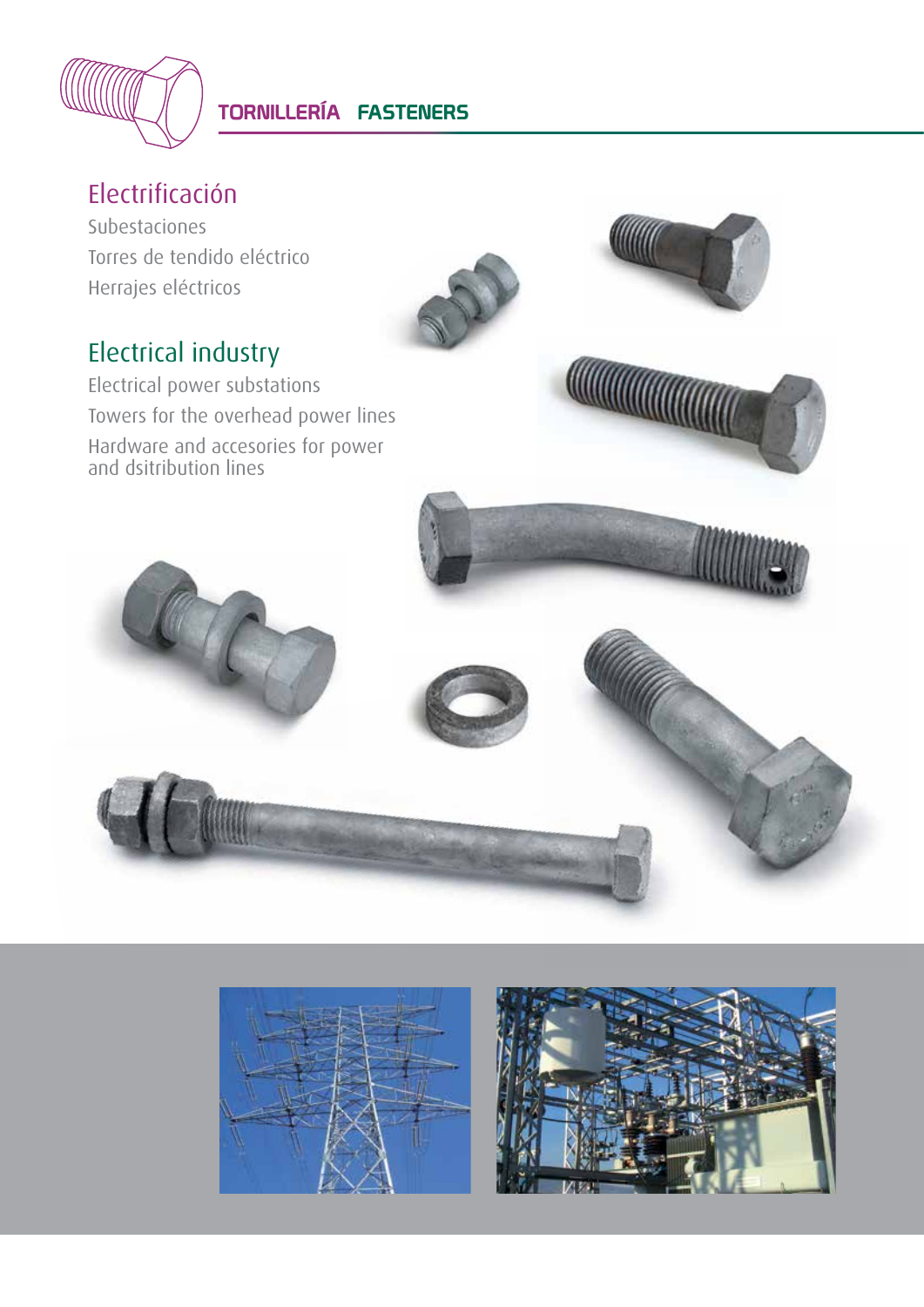

Contamos con modernas máquinas de estampación horizontal. Fabricamos desde M-12 hasta M-30, longitudes desde 20 mm a 180 mm. Calidades 4.6, 4.8, 5.6, 5.8, 6.8, 8.8, 10.9, 12.9. Recubrimientos: Galvanizado en Caliente, Geomet, Dacromet, Zincado, Bicromatado, etc... Normas ISO, UNE, DIN, NF, ASTM.

Our Company has the latest coldforging technology (up to six stations, with a maximum load of 600 tons) Our product range goes from M-12 to M-30, lenths from 20 mm to 180 mm. All grades are available; 4.6, 4.8, 5.6, 5.8, 6.8, 8.8, 10.9, 12.9 Coatings: Dip Hot Galvanized, Geomet, Dacromet, Zinc Plated, Bichromated… ISO, UNE, DIN, NF, ASTM standards.





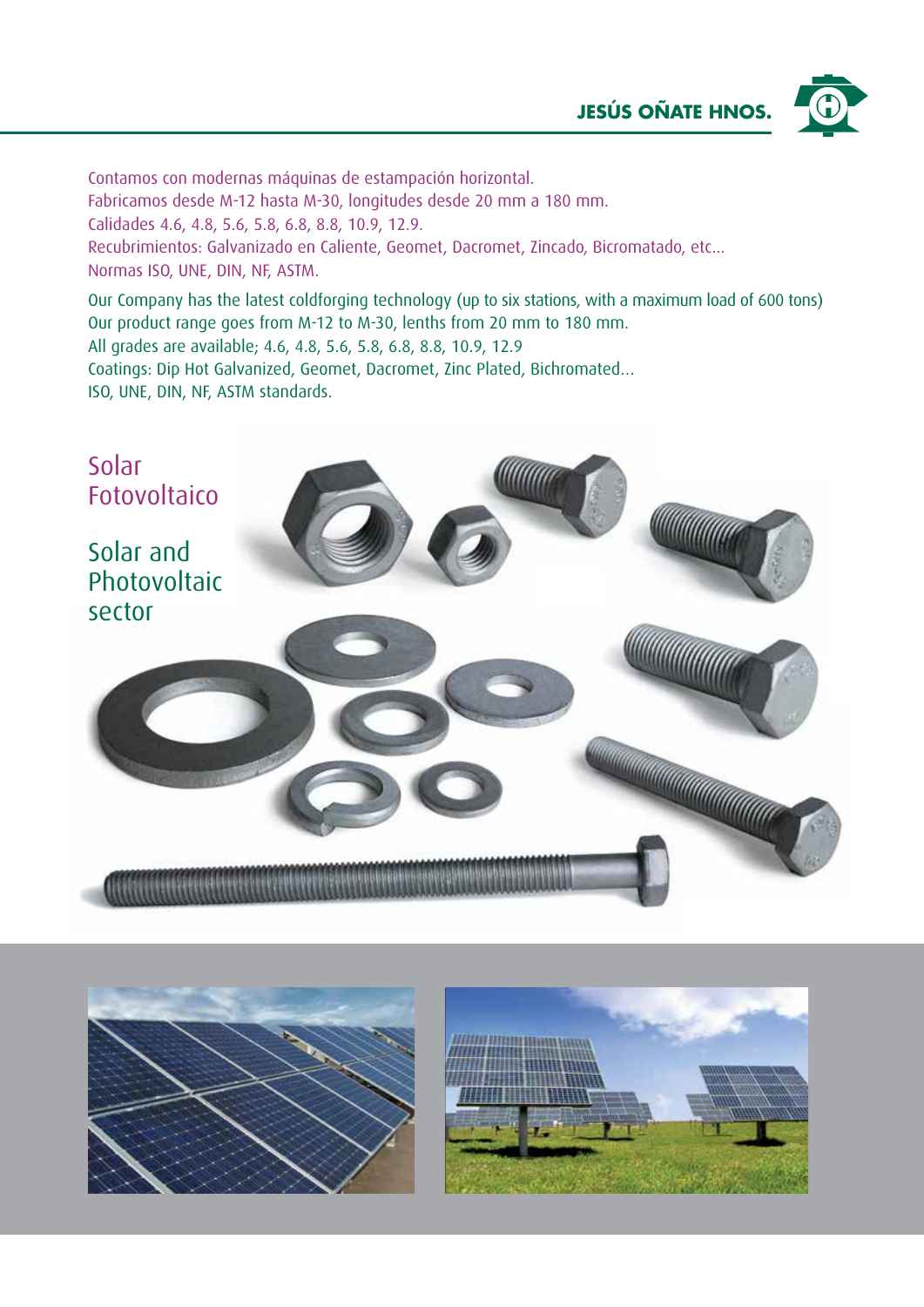

WWW

Obras públicas Naval Ferroviario Estructuras metálicas Comunicación Antenas

Public Works Shipbuilding industry Railway construction Metal building industry Telecommunications Antennas



**CONTINUES** 





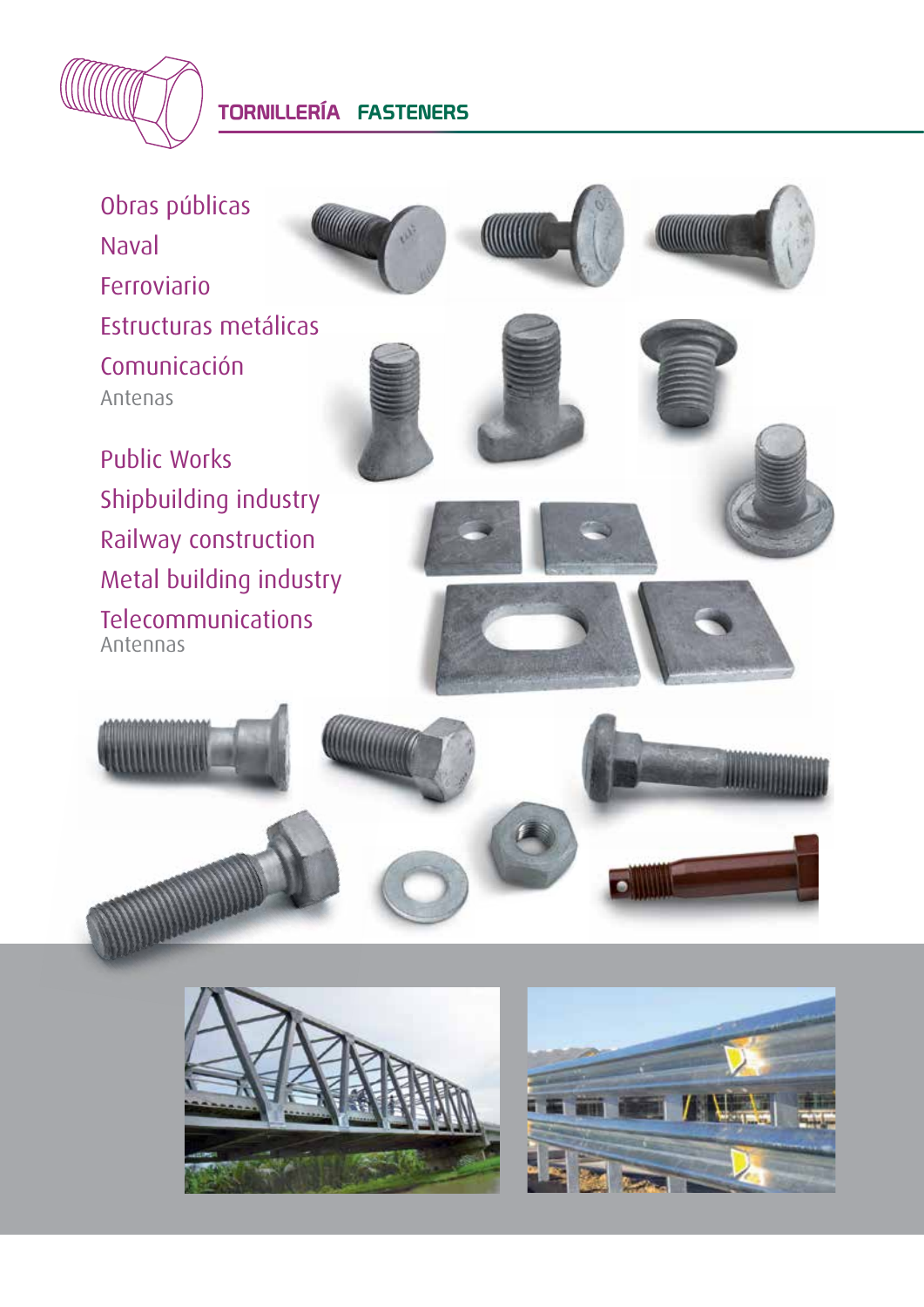